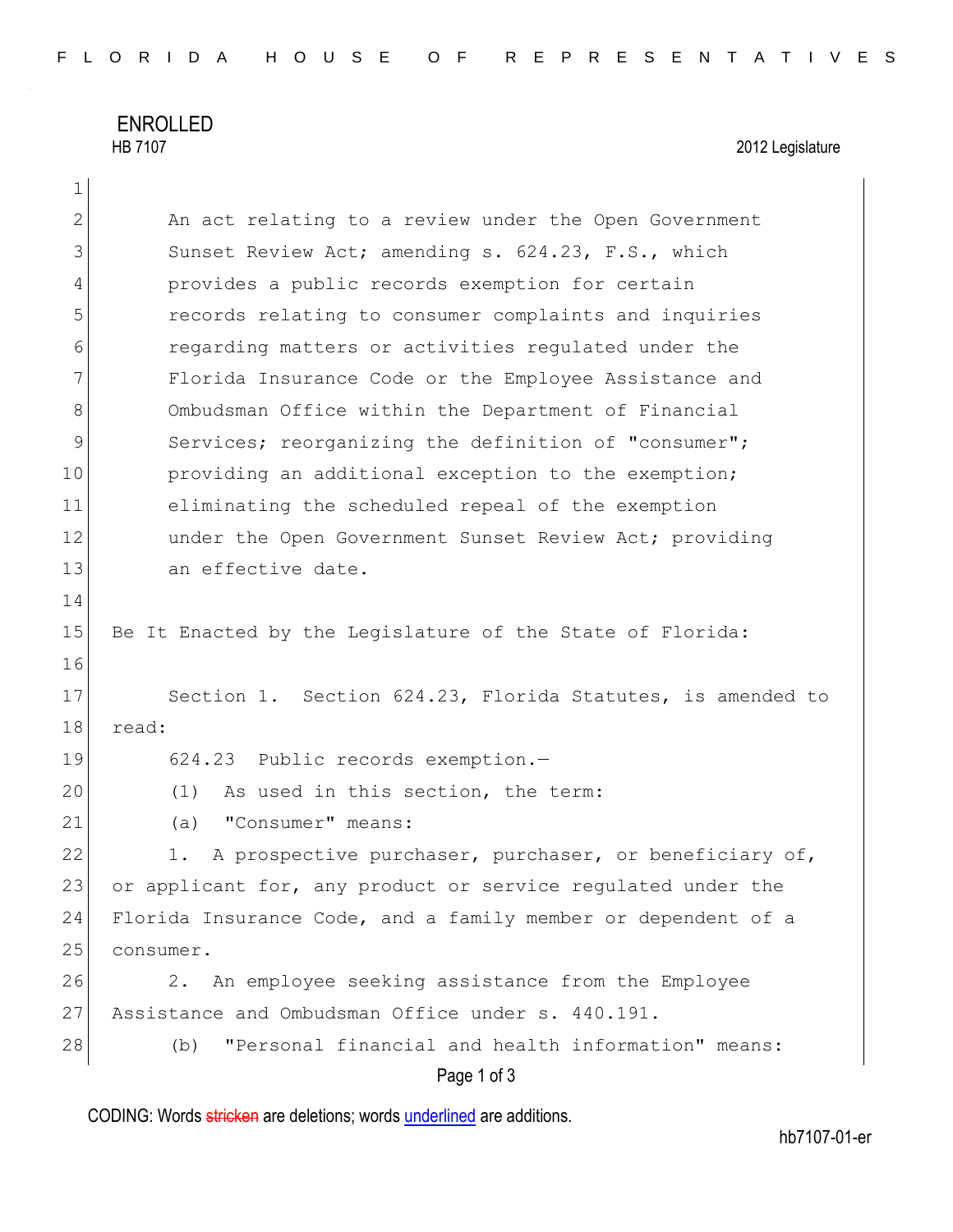|    | <b>ENROLLED</b>                                                  |
|----|------------------------------------------------------------------|
|    | <b>HB 7107</b><br>2012 Legislature                               |
| 29 | 1. A consumer's personal health condition, disease, or           |
| 30 | injury;                                                          |
| 31 | 2. A history of a consumer's personal medical diagnosis or       |
| 32 | treatment;                                                       |
| 33 | 3.2. The existence, nature, source, or amount of a               |
| 34 | consumer's personal income or expenses;                          |
| 35 | 4.3. Records of or relating to a consumer's personal             |
| 36 | financial transactions of any kind;                              |
| 37 | 5.4. The existence, identification, nature, or value of a        |
| 38 | consumer's assets, liabilities, or net worth;                    |
| 39 | 5. A history of a consumer's personal medical diagnosis or       |
| 40 | treatment;                                                       |
| 41 | 6. The existence or content of, or any individual coverage       |
| 42 | or status under a consumer's beneficial interest in, any         |
| 43 | insurance policy or annuity contract; or                         |
| 44 | 7.<br>The existence, identification, nature, or value of a       |
| 45 | consumer's interest in any insurance policy, annuity contract,   |
| 46 | or trust.                                                        |
| 47 | Personal financial and health information held by the<br>(2)     |
| 48 | department or office relating to a consumer's complaint or       |
| 49 | inquiry regarding a matter or activity regulated under the       |
| 50 | Florida Insurance Code or s. 440.191 are confidential and exempt |
| 51 | from s. $119.07(1)$ and s. $24(a)$ , Art. I of the State         |
| 52 | Constitution. This exemption applies to personal financial and   |
| 53 | health information held by the department or office before, on,  |
| 54 | or after the effective date of this exemption.                   |
| 55 | Such confidential and exempt information may be<br>(3)           |
| 56 | disclosed to:                                                    |
|    | $P$ ang $2$ of $3$                                               |

## Page 2 of 3

CODING: Words stricken are deletions; words underlined are additions.